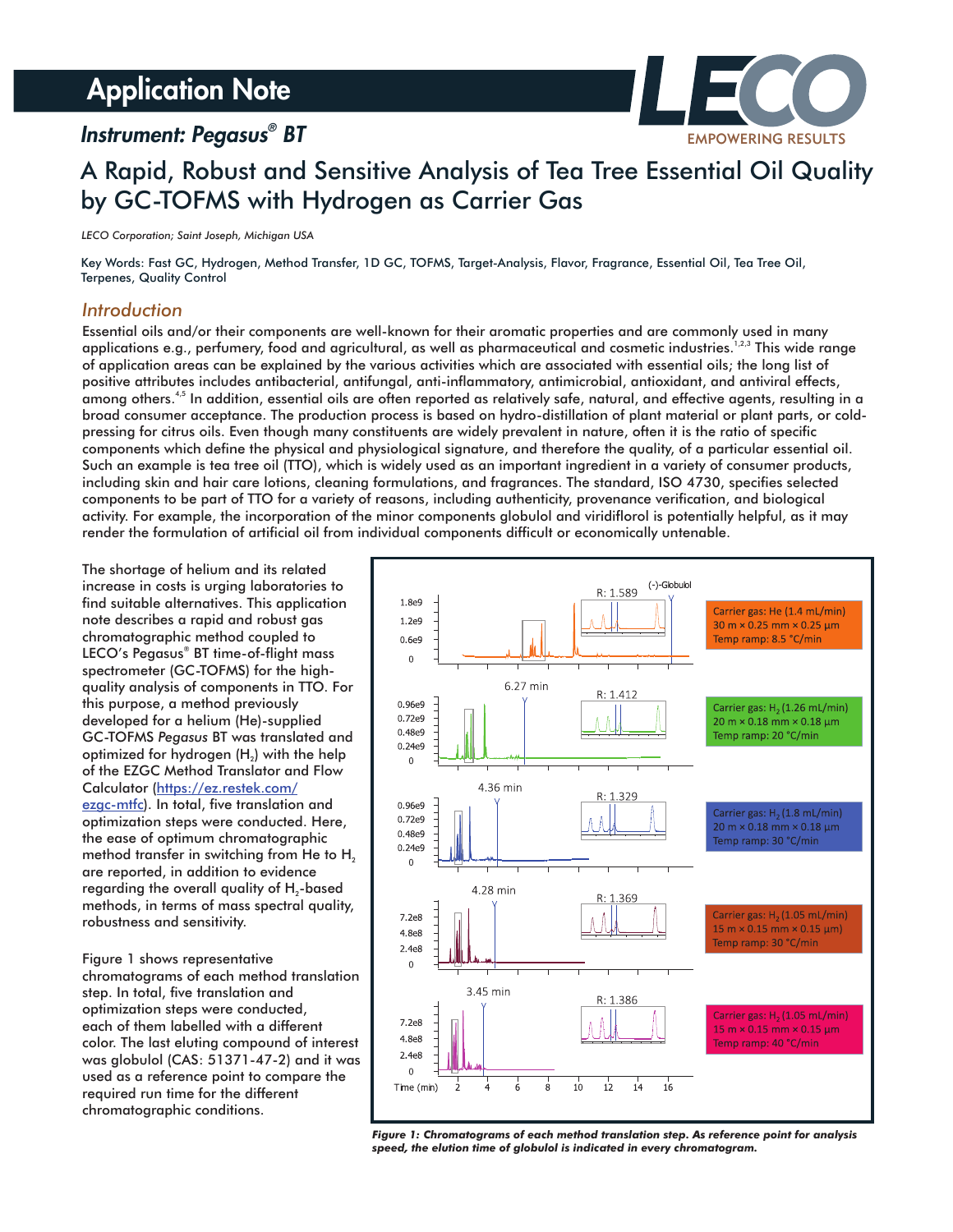#### *Experimental*

A sample of tea tree (Melaleuca alternifolia) essential oil was obtained commercially for the study. The TTO was diluted with a factor 100:1 in hexane. n-Alkane standards (C7-C30) were diluted to 10 ppm in hexane and analyzed under the same conditions for calculation of linear retention indices (RIs). Table 1 provides the instrumental parameters for the tee tree oil analyses. The table displays the initial gas chromatographic parameters for He and the final optimized  $H_2$ -based method.

|                             | Injector                                                  |                                                                                  |  |  |  |  |
|-----------------------------|-----------------------------------------------------------|----------------------------------------------------------------------------------|--|--|--|--|
| Split Mode                  | 1 µl (200:1 TTO; 10:1 alkanes) at 280 °C                  |                                                                                  |  |  |  |  |
| <b>GC</b>                   | Agilent 7890 (He standard)                                | Agilent 7890 (H <sub>2</sub> optimized)                                          |  |  |  |  |
| <b>Carrier Gas</b>          | He $1.4$ mL/min                                           | $H2$ 1.05 mL/min                                                                 |  |  |  |  |
| Column                      | Rxi-5Sil MS 30 m x 0.25 mm i.d. x<br>$0.25 \mu m$ coating | Rxi-5Sil MS $15 \text{ m} \times 0.15 \text{ mm}$ i.d. x<br>$0.15 \mu m$ coating |  |  |  |  |
| Oven Program                | 45 °C; ramp: 8.5 °C/min to 330 °C                         | 45 °C; ramp: 40 °C/min to 330 °C                                                 |  |  |  |  |
| Transfer Line               | 280 °C                                                    | 280 °C                                                                           |  |  |  |  |
| <b>MS</b>                   | <b>LECO Pegasus BT</b>                                    |                                                                                  |  |  |  |  |
| Ion Source Temp             | 250 °C                                                    |                                                                                  |  |  |  |  |
| Mass Range                  | 40-400 $m/z$                                              |                                                                                  |  |  |  |  |
| <b>Acquisition Rate</b>     | 30 (spectra/s)                                            |                                                                                  |  |  |  |  |
| <b>Extraction Frequency</b> | 32 kHz                                                    |                                                                                  |  |  |  |  |

Table 1: Analytical parameters for the TTO analysis for initial He- and the final optimized H<sub>2</sub>-based method.

#### *Results and Discussion*

Figure 1 shows the chromatograms for each method transfer and the time of the last eluting compound of interest. In the initial He-based method, globulol was eluting at 16.03 min. The run time per analysis decreases throughout the translation and optimization steps drastically. Eventually, the final  $H_2$ -based method resulted in an elution time for globulol of 3.54 min, which is an overall time saving factor of approximately five. Limonene (left peak, CAS: 138-86-3) and eucalyptol (right peak, CAS: 470-82-6) are highlighted in the zoomed-in area on the right top of every chromatogram. The resolution (R) of the two peaks was calculated automatically in the ChromaTOF® brand software and is provided for all experimental conditions. Taking a closer look into the area of these two important, but closely eluting compounds, reveals that the decrease of resolution, when changing from the initial (He) to the final (H<sub>2</sub>) method is only about 12% while the analysis time reduced by  $\sim$  78% (from 16.03 min to 3.45 min).

The tailored data processing for the detection of key terpenes was accomplished including the software-integrated automated retention index matching ameliorating compound identification. Table 2 reports key TTO terpenes (according to ISO 4730) with their respective retention indices (RIs) and library scores for the initial (He) and the final (H<sub>2</sub>) method. High quality mass spectral information obtained with the two exemplarily displayed methods resulted in high library scores for all target compounds. Moreover, the translation from a "conventional" to "fast" GC-TOFMS method, as well documented in the application note, produced an increase in the overall sensitivity. An average increment of  $\sim$ 40% was observed for the final  $H<sub>2</sub>$  optimized Fast GC-TOFMS method.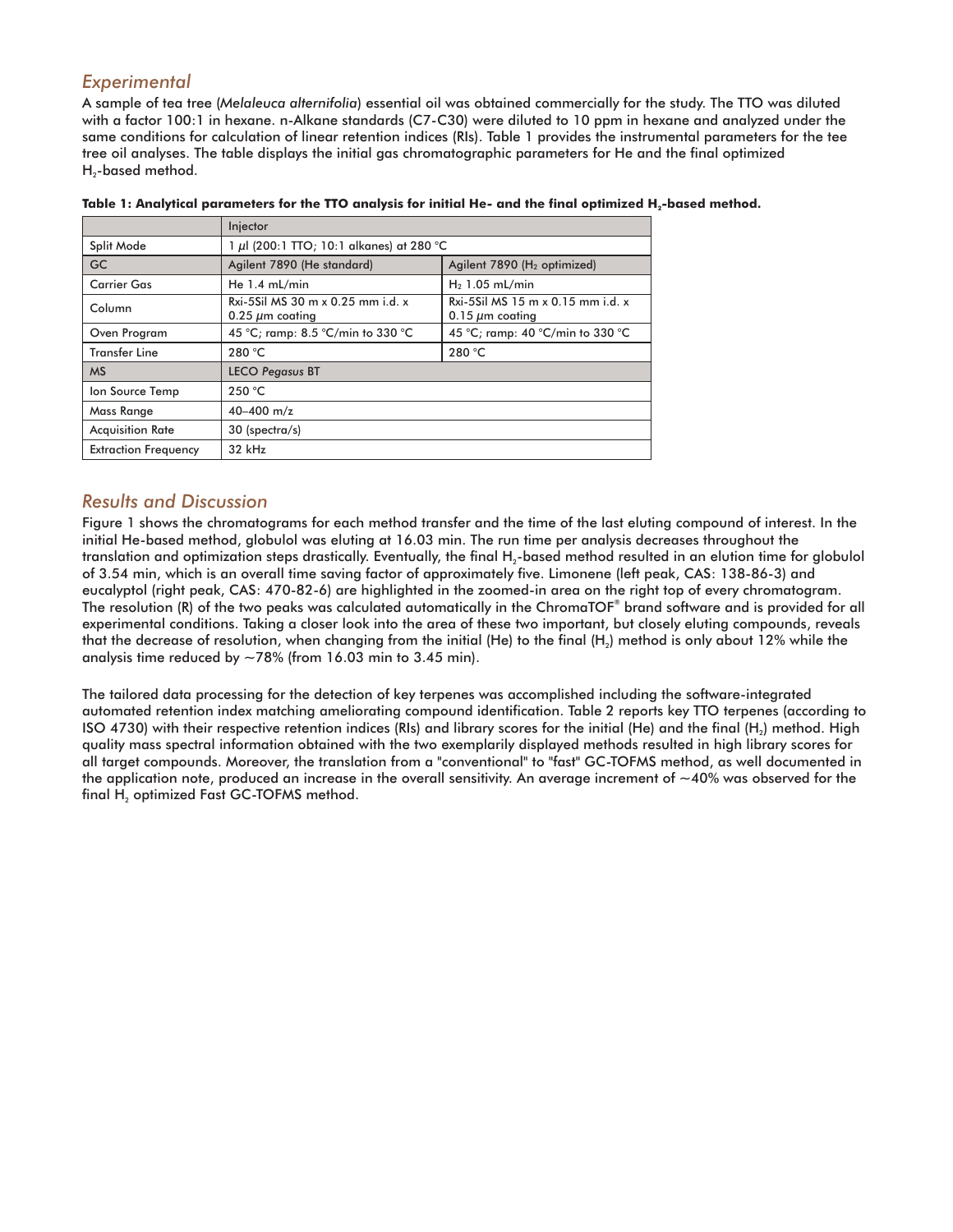| Table 2: List of key terpenes with name, chemical formula, library retention index (RI <sub>Libran</sub> ), experimental retention index |  |
|------------------------------------------------------------------------------------------------------------------------------------------|--|
| $(RI_{\text{Evo}})$ , library scores and signal-to-noise (S/N) for the initial (He) and the final (H <sub>2</sub> ) method.              |  |

|                                   |                   |                   | <b>Initial (He)</b> |              |       | Final $(H2)$ |              |       |
|-----------------------------------|-------------------|-------------------|---------------------|--------------|-------|--------------|--------------|-------|
| Name*                             | Formula           | <b>RI</b> Library | $RI_{Exp}$          | <b>Score</b> | S/N   | $RI_{Exp}$   | <b>Score</b> | S/N   |
| α-Thujene                         | $C_{10}H_{16}$    | $929 \pm 2$       | 928.1               | 902          | 6191  | 922.4        | 934          | 10475 |
| $\alpha$ -Pinene                  | $C_{10}H_{16}$    | $937 + 3$         | 936.2               | 926          | 16930 | 930.8        | 946          | 32159 |
| $\alpha$ -Terpinene               | $C_{10}H_{16}$    | $1017 \pm 2$      | 1019.2              | 832          | 14740 | 1016.8       | 879          | 21875 |
| p-Cymene                          | $C_{10}H_{14}$    | $1025 \pm 2$      | 1026.4              | 911          | 41980 | 1024.4       | 901          | 62295 |
| Limonene                          | $C_{10}H_{16}$    | $1030 \pm 2$      | 1031.6              | 932          | 4615  | 1029.6       | 940          | 9505  |
| 1,8-Cineole                       | $C_{10}H_{18}O$   | $1032 \pm 2$      | 1035                | 907          | 5398  | 1033.3       | 922          | 9547  |
| Y-Terpinene                       | $C_{10}H_{16}$    | $1060 \pm 2$      | 1060.2              | 850          | 11652 | 1059.1       | 901          | 15357 |
| Terpinolene                       | $C_{10}H_{16}$    | $1088 + 2$        | 1087.9              | 920          | 6482  | 1087.1       | 920          | 8806  |
| Terpinen-4-ol                     | $C_{10}H_{18}O$   | $1177 \pm 2$      | 1183.7              | 845          | 26848 | 1185.4       | 756          | 31320 |
| $\alpha$ -Terpineol               | $C_{10}H_{18}O$   | $1189 \pm 2$      | 1196.9              | 924          | 5813  | 1198         | 935          | 8190  |
| Aromadendrene                     | $C_{15}H_{24}$    | $1440 \pm 1$      | 1447.3              | 914          | 430   | 1450.1       | 937          | 1030  |
| $1, 2, 4 -$<br>trihydroxymenthane | $C_{10}H_{20}O_3$ | $1487 \pm 1$      | 1489.8              | 859          | 743   | 1492.7       | 789          | 1393  |
| Ledene/viridiflorene              | $C_{15}H_{24}$    | $1493 \pm 4$      | 1498.8              | 893          | 942   | 1501.3       | 923          | 2363  |
| α-Muurolene                       | $C_{15}H_{24}$    | $1499 \pm 3$      | 1504.2              | 801          | 468   | 1504.5       | 868          | 817   |
| α-Cadinene                        | $C_{15}H_{24}$    | $1524 \pm 2$      | 1524.1              | 875          | 2662  | 1526.1       | 896          | 8168  |
| Viridiflorol                      | $C_{15}H_{26}O$   | $1591 \pm 2$      | 1571                | 858          | 92    | 1574         | 858          | 113   |
| Globulol                          | $C_{15}H_{26}O$   | $1591 \pm 11$     | 1594.8              | 899          | 269   | 1598         | 892          | 284   |
| Average                           |                   |                   |                     | 885          |       |              | 894          |       |

*\*All compounds from ISO 4730 plus 1,2,4-trihydroxymenthane and*  $α$ *-Muurolene.* 

Figure 2 provides a more detailed evaluation of spectral quality. Despite the fact that viridiflorol was only present in low abundance, no negative impact on the spectral quality was observed when moving from He to H<sub>2</sub> as a carrier gas, as the library scores demonstrated. The library scores were 858/1000 for both the He and H<sub>2</sub> Fast GC-TOFMS method.

With regards to sensitivity, especially the detection of trace level compounds benefits from the transition from He to H<sub>2</sub> and conventional to fast chromatography. Figure 2 shows the deconvoluted mass spectrum and the NIST library match for viridiflorol (CAS: 552-02-3). The left side displays the results obtained with the initial method (He). The S/N in the Hebased method (left side) was 92, whereas the final H<sub>2</sub>-based method resulted in a S/N value of 132. The same trend was also observed for all other compounds in focus (see Table 2).



*Figure 2: Deconvoluted mass spectrum (top) and NIST library mass spectrum (bottom) of viridiflorol (CAS: 552-02-3) for the initial (He, left) and the final (H<sub>2</sub>, right) method.*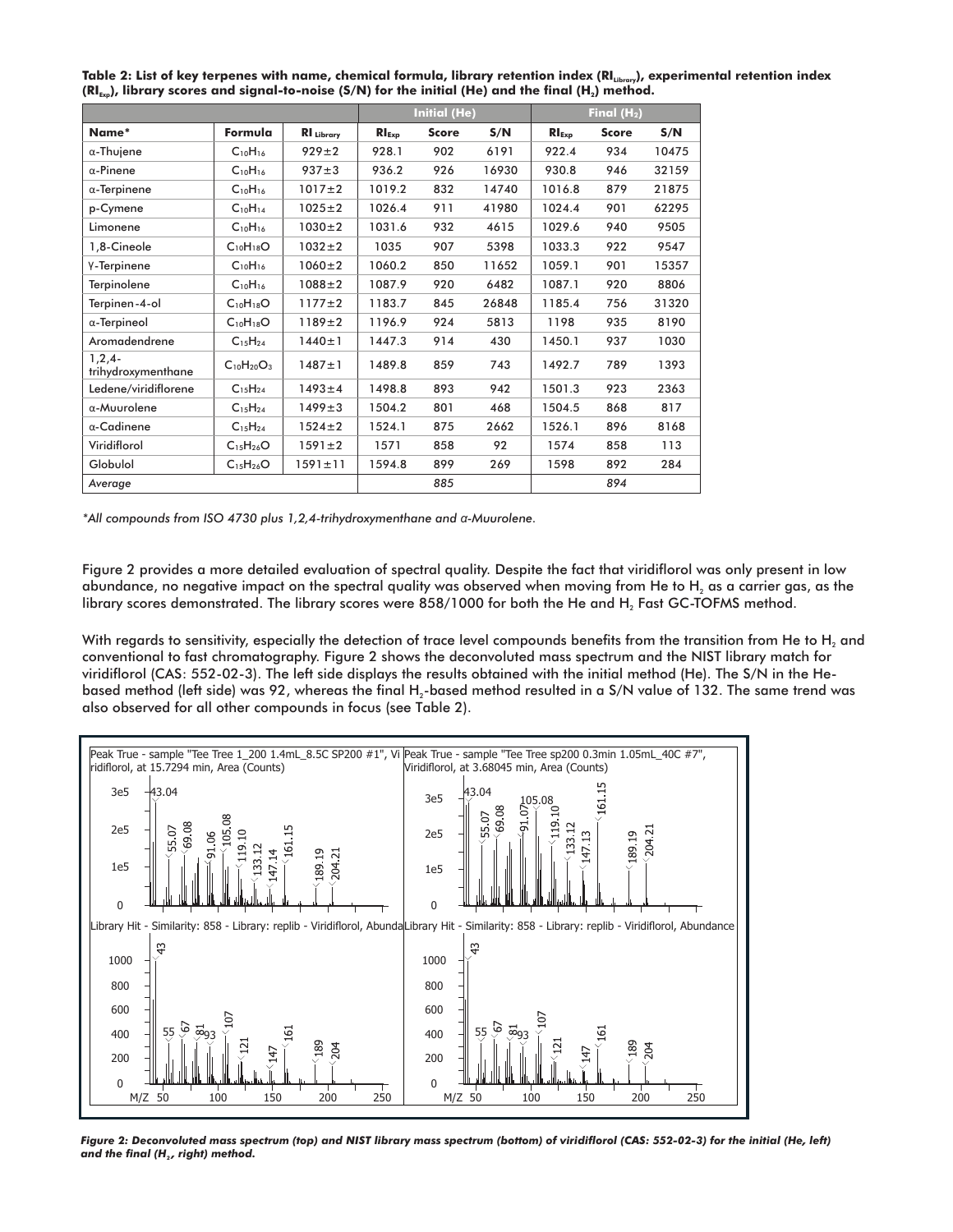The quality of essential oils such as TTO is often impacted by their stability during processing, or under various storage conditions over time. Therefore, reliable and fast analytical screening for key components and their degradation products is an important part of quality control: for example, finding the ratio of caryophyllene (CAS: 13877-93-5) and its oxidation product caryophyllene oxide (CAS: 1139-30-6) (see Figure 3).



Figure 3: An example of fast screening for assessment of quality critical species using H<sub>2</sub> carrier gas optimized methodology and automated *deconvolution. Monitoring degradation levels of key species via ratios to their by-products, such as with caryophyllene and caryophyllene oxide, is a key task, aided significantly by high-speed analysis and high confidence mass spectral library hit similarities.*

#### *Conclusion*

The method transfer from a He to a H<sub>2</sub>-supplied LECO Pegasus BT GC-TOFMS system can be easily conducted in a few steps without delay times due to baseline stabilization, ion source "acclimatization," and so on. The transition to H, results in a tremendous decrease of analysis time, translating directly into a reduction of analysis cost, while maintaining or increasing resolution, spectral quality, and sensitivity. This enables an efficient determination of compounds of interest. For this application, the use of H<sub>2</sub> as carrier gas allowed us to speed up analysis time by a factor of 5 while maintaining chromatographic resolution and without any loss in data quality. The identification relied on retention index matching and mass spectral comparison with the NIST mass spectral library, ultimately allowing for reliable identification of key terpenes in TTO. Thus, the presented approach is powerful and very suitable for quality control or fingerprinting of essential oils in laboratories where high throughput and quality of results are the most important factors.